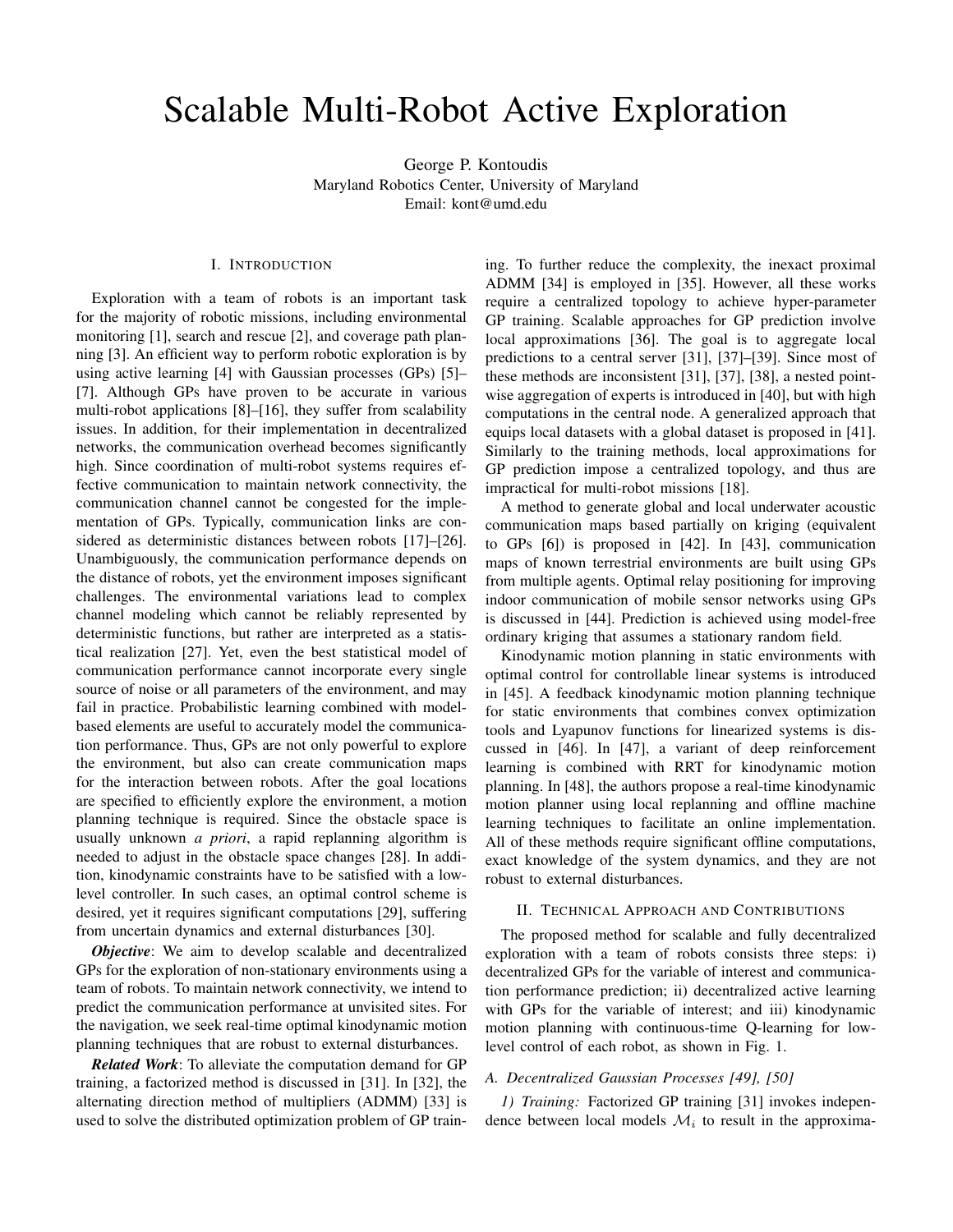

<span id="page-1-0"></span>Fig. 1. Structure of the scalable multi-robot active exploration with GPs.

tion of the log-likelihood function as  $\mathcal{L}(\theta) \approx \sum_{i=1}^{M} \mathcal{L}_i(\theta_i)$ , where  $M$  is the number of robots. This also implies that the costly inversion of the covariance matrix is approximated as  $K^{-1} \approx \text{diag}(K_1^{-1}, \dots, K_M^{-1}),$  reducing the computations from  $\mathcal{O}(N^3)$  to  $\mathcal{O}(N^3/M^3)$ , where  $N = \sum_{i=1}^{M} N_i$  is the number of total observations. Assuming that the decentralized network topology is strongly connected, the maximum likelihood optimization problem for the estimation of GP hyper-parameters  $\theta$  is expressed as the edge ADMM formulation [\[51\]](#page-3-4). To address this problem we consider a firstorder approximation of the local log-likelihood around the optimizing hyper-parameter vector at the s-th iteration  $\theta^{(s)}$  as discussed in [\[52\]](#page-3-5). We extend the latter approach by computing an analytical solution of the nested ADMM optimization problem. The results reveal three orders of magnitude faster GP training when compared to a typical GP [\[6\]](#page-2-26). In addition, it is reported similar time execution and accuracy with the centralized methods [\[31\]](#page-2-14), [\[35\]](#page-2-18), [\[41\]](#page-2-24) for all fleet sizes.

*2) Prediction:* The estimated hyper-parameter vector  $\hat{\theta}$  is employed from each robot i to compute a local mean  $\mu_i(\mathbf{x}_*)$ and variance  $\sigma_i^2(x_*)$ . Then, the robots exchange local values to perform local approximations. We provide decentralized algorithms for the implementation of the centralized local approximations [\[31\]](#page-2-14), [\[37\]](#page-2-20)–[\[39\]](#page-2-21), [\[41\]](#page-2-24) using consensus pro-tocols [\[53\]](#page-3-6). Essentially, each robot  $i$  employs the average consensus values and the size of the fleet to replace all summations in the local approximations. Next, we introduce a methodology to select statistically correlated nearest neighbors for the location of interest  $x_{\ast}$  by formulating a random process over the local mean values, which is showed to be a GP  $(\mu_1, \ldots, \mu_M, y(\mathbf{x}_*))^{\dagger} \sim \mathcal{GP}(\mu_{\mu}, \mathbf{C}_{\theta, \mu})$ . We leverage the cross-covariance elements of  $C_{\theta,\mu}$  to represent the correlation of each robot  $i$  to the location of interest. The results

demonstrate convergence of all decentralized methods to the centralized local approximations, yielding identical predictions. Moreover, the nearest neighbor method indicates 42.5% reduction in robot involvement to the local approximations without sacrificing prediction accuracy.

### *B. Communication Performance Prediction [\[54\]](#page-3-7)–[\[56\]](#page-3-8)*

The underwater acoustic (UWA) communication of submarine robots is considered as a non-stationary, spatial random field. We use signal-to-noise ratio (SNR) to evaluate the communication performance. The SNR measurement model is separated to a deterministic part for the mean function and a Gaussian random field for the spatial variability. Inspired by the UWA stochastic model [\[27\]](#page-2-10), we design a basis function to estimate the mean function, which incorporates a linear-log relationship to the distance of robots r as  $X =$  $[1, \Phi(x), \Phi(y), r, \log r]$ , where  $\Phi(\cdot)$  is a radial basis function. For the spatial variability we employ three covariance functions and select the most suitable model by using the posterior distribution of the Bayesian information criterion (BIC) [\[57\]](#page-3-9). When no clear preference to a model is indicated, a new covariance function is constructed as the convex combination of the three models, with weights the posterior of BIC. Field trials illustrate accurate predictions and realistic uncertainty quantification in various ambient noise environments.

# *C. Online Kinodynamic Motion Planning [\[58\]](#page-3-10)–[\[62\]](#page-3-11)*

A scalable decoupled approach is designed, where: i) the sampling-based path planning method RRT<sup>X</sup> [\[28\]](#page-2-11), [\[63\]](#page-3-12) provides a set of boundary value problems in dynamic environments; and ii) a Q-learning controller is responsible for low-level robot navigation. The continuous-time Q-learning controller is formulated to solve the finite-horizon optimal control problem with completely unknown system dynamics. The Q-function is defined as the optimal value function and the Hamiltonian corresponding to the finite-horizon objective  $\mathcal{Q}(x; u; t) \coloneqq V^\star(x; t) + \mathcal{H}(x; u; \partial V^\star / \partial t, \partial V^\star / \partial x)$ , as in [\[64\]](#page-3-13). We form an actor-critic structure on the error of the Q-function and the error of the optimal control [\[65\]](#page-3-14). Then, we learn the actor-critic weights by using gradient descent with closedform derivatives. Lyapunov-based proofs ensure closed-loop stability of the equilibrium point. The results reveal collisionfree navigation in unknown dynamic obstacle environments.

#### III. FUTURE WORK

In the future, we plan to decentralize the implementation of active learning (AL) with GPs [\[4\]](#page-2-3), [\[5\]](#page-2-4). The idea of AL is to explore an environment with sequential GP model updates. Objective functions are used as criteria to identify the next goal sampling locations. Their main disadvantage is the scalability for real-time implementation, especially with non-myopic criteria [\[66\]](#page-3-15). In addition, for decentralized AL the robots need to communicate as little as possible. Although fast GP updates can be used to alleviate the computational complexity [\[67\]](#page-3-16), analytical solutions for the partial derivatives of the objective functions can accelerate the convergence rate and reduce the communication overhead of decentralized methods.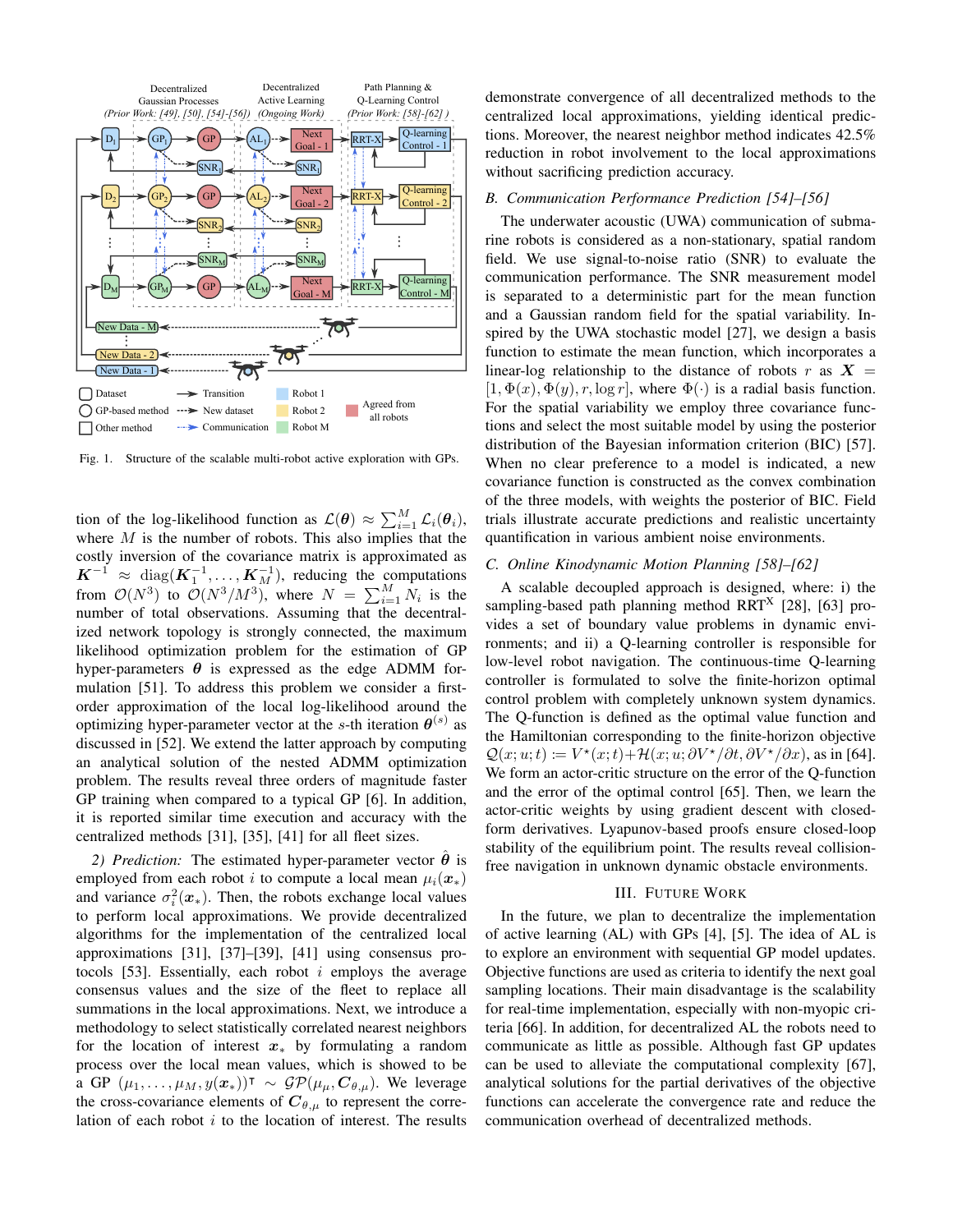#### REFERENCES

- <span id="page-2-0"></span>[1] K.-C. Ma, L. Liu, H. K. Heidarsson, and G. S. Sukhatme, "Data-driven learning and planning for environmental sampling," *Journal of Field Robotics*, vol. 35, no. 5, pp. 643–661, 2018.
- <span id="page-2-1"></span>[2] J. P. Queralta, J. Taipalmaa, B. C. Pullinen, V. K. Sarker, T. N. Gia, H. Tenhunen, M. Gabbouj, J. Raitoharju, and T. Westerlund, "Collaborative multi-robot search and rescue: Planning, coordination, perception, and active vision," *IEEE Access*, vol. 8, pp. 191 617–191 643, 2020.
- <span id="page-2-2"></span>[3] R. Almadhoun, T. Taha, L. Seneviratne, and Y. Zweiri, "A survey on multi-robot coverage path planning for model reconstruction and mapping," *SN Applied Sciences*, vol. 1, no. 8, pp. 1–24, 2019.
- <span id="page-2-3"></span>[4] S. Seo, M. Wallat, T. Graepel, and K. Obermayer, "Gaussian process regression: Active data selection and test point rejection," in *Mustererkennung 2000*. Springer, 2000, pp. 27–34.
- <span id="page-2-4"></span>[5] R. B. Gramacy, *Surrogates: Gaussian Process Modeling, Design and Optimization for the Applied Sciences*. Boca Raton, Florida: Chapman Hall/CRC, 2020, [http://bobby.gramacy.com/surrogates/.](http://bobby.gramacy.com/surrogates/)
- <span id="page-2-26"></span>[6] C. E. Rasmussen and C. K. Williams, *Gaussian Processes for Machine Learning*, 2nd ed. Cambridge, MA, USA: MIT Press, 2006.
- <span id="page-2-5"></span>[7] N. Cressie, *Statistics for spatial data*, 2nd ed. Wiley, 1993.
- <span id="page-2-6"></span>[8] Y. Xu, J. Choi, and S. Oh, "Mobile sensor network navigation using Gaussian processes with truncated observations," *IEEE Transactions on Robotics*, vol. 27, no. 6, pp. 1118–1131, 2011.
- [9] A. Singh, A. Krause, C. Guestrin, and W. J. Kaiser, "Efficient informative sensing using multiple robots," *Journal of Artificial Intelligence Research*, vol. 34, pp. 707–755, 2009.
- [10] G. Pillonetto, L. Schenato, and D. Varagnolo, "Distributed multiagent Gaussian regression via finite-dimensional approximations," *IEEE Transactions on Pattern Analysis and Machine Intelligence*, vol. 41, no. 9, pp. 2098–2111, 2018.
- [11] T. N. Hoang, Q. M. Hoang, K. H. Low, and J. How, "Collective online learning of Gaussian processes in massive multi-agent systems," in *AAAI Conference on Artificial Intelligence*, vol. 33, no. 01, 2019, pp. 7850– 7857.
- [12] M. Tavassolipour, S. A. Motahari, and M. T. M. Shalmani, "Learning of Gaussian processes in distributed and communication limited systems," *IEEE Transactions on Pattern Analysis and Machine Intelligence*, vol. 42, no. 8, pp. 1928–1941, 2020.
- [13] D. Jang, J. Yoo, C. Y. Son, D. Kim, and H. J. Kim, "Multi-robot active sensing and environmental model learning with distributed Gaussian process," *IEEE Robotics and Automation Letters*, vol. 5, no. 4, pp. 5905– 5912, 2020.
- [14] M. E. Kepler and D. J. Stilwell, "An approach to reduce communication for multi-agent mapping applications," in *IEEE/RSJ International Conference on Intelligent Robots and Systems*, 2020, pp. 4814–4820.
- [15] Z. Yuan and M. Zhu, "Communication-aware distributed Gaussian process regression algorithms for real-time machine learning," in *American Control Conference*, 2020, pp. 2197–2202.
- <span id="page-2-7"></span>[16] V. Suryan and P. Tokekar, "Learning a spatial field in minimum time with a team of robots," *IEEE Transactions on Robotics*, vol. 36, no. 5, pp. 1562–1576, 2020.
- <span id="page-2-8"></span>[17] W. Burgard, M. Moors, C. Stachniss, and F. E. Schneider, "Coordinated multi-robot exploration," *IEEE Transactions on Robotics*, vol. 21, no. 3, pp. 376–386, 2005.
- <span id="page-2-25"></span>[18] F. Bullo, J. Cortes, and S. Martinez, *Distributed control of robotic networks: A mathematical approach to motion coordination algorithms*. Princeton University Press, 2009, vol. 27.
- [19] J. Cortés, "Distributed Kriged Kalman filter for spatial estimation," IEEE *Transactions on Automatic Control*, vol. 54, no. 12, pp. 2816–2827, 2009.
- [20] R. K. Williams and G. S. Sukhatme, "Constrained interaction and coordination in proximity-limited multiagent systems," *IEEE Transactions on Robotics*, vol. 29, no. 4, pp. 930–944, 2013.
- [21] L. V. Nguyen, S. Kodagoda, R. Ranasinghe, and G. Dissanayake, "Information-driven adaptive sampling strategy for mobile robotic wireless sensor network," *IEEE Transactions on Control Systems Technology*, vol. 24, no. 1, pp. 372–379, 2015.
- [22] Y. Kantaros and M. M. Zavlanos, "Distributed intermittent connectivity control of mobile robot networks," *IEEE Transactions on Automatic Control*, vol. 62, no. 7, pp. 3109–3121, 2016.
- [23] R. Khodayi-mehr, Y. Kantaros, and M. M. Zavlanos, "Distributed state estimation using intermittently connected robot networks," *IEEE Transactions on Robotics*, vol. 35, no. 3, pp. 709–724, 2019.
- [24] M. Minelli, J. Panerati, M. Kaufmann, C. Ghedini, G. Beltrame, and L. Sabattini, "Self-optimization of resilient topologies for fallible multirobots," *Robotics and Autonomous Systems*, vol. 124, p. 103384, 2020.
- [25] X. Yu and M. A. Hsieh, "Synthesis of a time-varying communication network by robot teams with information propagation guarantees," *IEEE Robotics and Automation Letters*, vol. 5, no. 2, pp. 1413–1420, 2020.
- <span id="page-2-9"></span>[26] Y. Sung, A. K. Budhiraja, R. K. Williams, and P. Tokekar, "Distributed assignment with limited communication for multi-robot multi-target tracking," *Autonomous Robots*, vol. 44, no. 1, pp. 57–73, 2020.
- <span id="page-2-10"></span>[27] P. Qarabaqi and M. Stojanovic, "Statistical characterization and computationally efficient modeling of a class of underwater acoustic communication channels," *IEEE Journal of Oceanic Engineering*, vol. 38, no. 4, pp. 701–717, 2013.
- <span id="page-2-11"></span>[28] M. Otte and E. Frazzoli, "RRT<sup>X</sup>: Asymptotically optimal single-query sampling-based motion planning with quick replanning," *The International Journal of Robotics Research*, vol. 35, no. 7, pp. 797–822, 2016.
- <span id="page-2-12"></span>[29] F. L. Lewis, D. Vrabie, and V. L. Syrmos, *Optimal Control*, 3rd ed. John Wiley & Sons, 2012.
- <span id="page-2-13"></span>[30] F. Berkenkamp and A. P. Schoellig, "Safe and robust learning control with Gaussian processes," in *European Control Conference*, 2015, pp. 2496–2501.
- <span id="page-2-14"></span>[31] M. Deisenroth and J. W. Ng, "Distributed Gaussian processes," in *International Conference on Machine Learning*, 2015, pp. 1481–1490.
- <span id="page-2-15"></span>[32] Y. Xu, F. Yin, W. Xu, J. Lin, and S. Cui, "Wireless traffic prediction with scalable Gaussian process: Framework, algorithms, and verification," *IEEE Journal on Selected Areas in Communications*, vol. 37, no. 6, pp. 1291–1306, 2019.
- <span id="page-2-16"></span>[33] S. Boyd, N. Parikh, E. Chu, B. Peleato, and J. Eckstein, *Distributed Optimization and Statistical Learning via the Alternating Direction Method of Multipliers*, 2011, vol. 3, no. 1.
- <span id="page-2-17"></span>[34] M. Hong, Z.-Q. Luo, and M. Razaviyayn, "Convergence analysis of alternating direction method of multipliers for a family of nonconvex problems," *SIAM Journal on Optimization*, vol. 26, no. 1, pp. 337–364, 2016.
- <span id="page-2-18"></span>[35] A. Xie, F. Yin, Y. Xu, B. Ai, T. Chen, and S. Cui, "Distributed Gaussian processes hyperparameter optimization for big data using proximal ADMM," *IEEE Signal Processing Letters*, vol. 26, no. 8, pp. 1197– 1201, 2019.
- <span id="page-2-19"></span>[36] H. Liu, Y.-S. Ong, X. Shen, and J. Cai, "When Gaussian process meets big data: A review of scalable GPs," *IEEE Transactions on Neural Networks and Learning Systems*, vol. 31, no. 11, pp. 4405–4423, 2020.
- <span id="page-2-20"></span>[37] G. E. Hinton, "Training products of experts by minimizing contrastive divergence," *Neural computation*, vol. 14, no. 8, pp. 1771–1800, 2002.
- <span id="page-2-22"></span>[38] V. Tresp, "A Bayesian committee machine," *Neural computation*, vol. 12, no. 11, pp. 2719–2741, 2000.
- <span id="page-2-21"></span>[39] Y. Cao and D. J. Fleet, "Generalized product of experts for automatic and principled fusion of Gaussian process predictions," *arXiv preprint arXiv:1410.7827*, 2014.
- <span id="page-2-23"></span>[40] D. Rullière, N. Durrande, F. Bachoc, and C. Chevalier, "Nested Kriging predictions for datasets with a large number of observations," *Statistics and Computing*, vol. 28, no. 4, pp. 849–867, 2018.
- <span id="page-2-24"></span>[41] H. Liu, J. Cai, Y. Wang, and Y. S. Ong, "Generalized robust Bayesian committee machine for large-scale Gaussian process regression," in *International Conference on Machine Learning*, 2018, pp. 3131–3140.
- <span id="page-2-27"></span>[42] D. Horner and G. Xie, "Data-driven acoustic communication modeling for undersea collaborative navigation," in *IEEE OCEANS-San Diego*, 2013, pp. 1–10.
- <span id="page-2-28"></span>[43] A. Q. Li, P. K. Penumarthi, J. Banfi, N. Basilico, J. M. O'Kane, I. Rekleitis, S. Nelakuditi, and F. Amigoni, "Multi-robot online sensing strategies for the construction of communication maps," *Autonomous Robots*, vol. 44, pp. 299–319, 2019.
- <span id="page-2-29"></span>[44] J. Kim, P. Ladosz, and H. Oh, "Optimal communication relay positioning in mobile multi-node networks," *Robotics and Autonomous Systems*, vol. 129, p. 103517, 2020.
- <span id="page-2-30"></span>[45] D. J. Webb and J. van den Berg, "Kinodynamic RRT\*: Asymptotically optimal motion planning for robots with linear dynamics," in *IEEE Int. Conf. on Robotics and Automation*, 2013, pp. 5054–5061.
- <span id="page-2-31"></span>[46] R. Tedrake, I. R. Manchester, M. Tobenkin, and J. W. Roberts, "LQR-Trees: Feedback motion planning via sums-of-squares verification," *The International Journal of Robotics Research*, vol. 29, no. 8, pp. 1038– 1052, 2010.